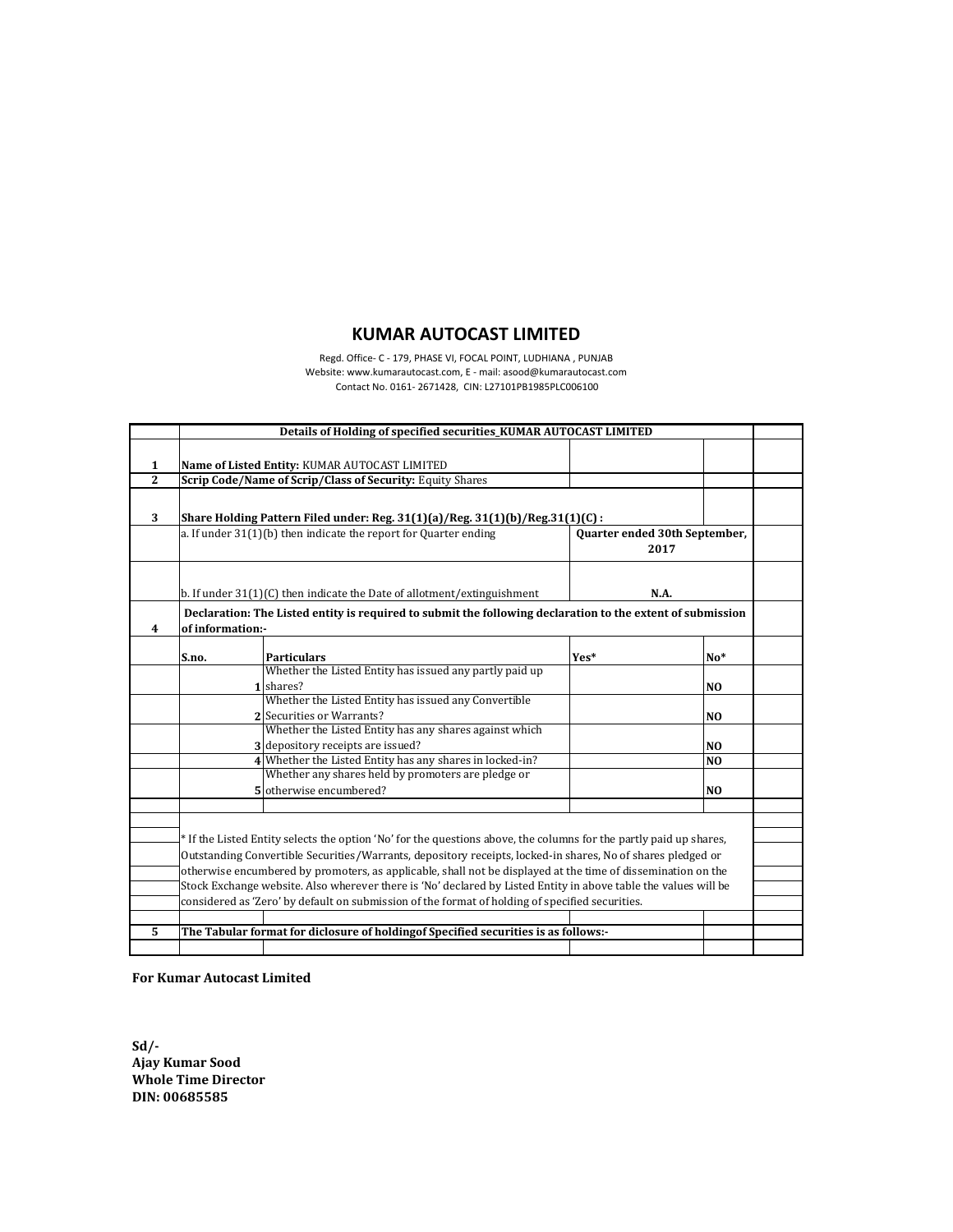## **Table I- Summary Statement holding of specified securities**

| Catego | Category of                                                                                                                 |                      | Nos. of No. of fully | No. of  | No. of           |              | <b>Total Nos. Shareholding</b> |                          | Number of voting Rights held in |                   | No. of Shares | Shareholding as a %            |              | Number of Locked in     | <b>Number of Shares pledged</b> | Number of     |
|--------|-----------------------------------------------------------------------------------------------------------------------------|----------------------|----------------------|---------|------------------|--------------|--------------------------------|--------------------------|---------------------------------|-------------------|---------------|--------------------------------|--------------|-------------------------|---------------------------------|---------------|
| ry     | shareholder                                                                                                                 | shareho <sup>l</sup> | paid up              | Partly  | shares           | shares held  | as a % of                      | each class of securities |                                 | <b>Underlying</b> | assuming full | shares                         |              | or otherwise encumbered | equity shares                   |               |
|        |                                                                                                                             | <b>Iders</b>         | equity               | paid-up | underlyin        |              | total no. of                   |                          |                                 |                   | Outstanding   | convertible securities         |              |                         |                                 | held in       |
|        |                                                                                                                             |                      | shares held          | equity  |                  |              | shares                         |                          |                                 |                   | convertible   | (as a percentage of            |              |                         |                                 | demateralized |
|        |                                                                                                                             |                      |                      | shares  | <b>Depositor</b> |              | (calculated                    |                          |                                 |                   | securities    | diluted share capital)         |              |                         |                                 | form          |
|        |                                                                                                                             |                      |                      | held    | y Receipts       |              | as per SCRR,                   |                          |                                 |                   | (including    |                                |              |                         |                                 |               |
|        |                                                                                                                             |                      |                      |         |                  |              | 1957)                          |                          |                                 |                   | Warrants)     |                                |              |                         |                                 |               |
| (1)    | (II)                                                                                                                        | (III)                | (IV)                 | (V)     | (VI)             | (VII)=(IV)+( | (VIII) As a %                  |                          | No. of Voting Rights            |                   | (X)           | $(XI) = (VII) + (X) As a % of$ |              | (XII)                   | (XIII)                          | (XIV)         |
|        |                                                                                                                             |                      |                      |         |                  | $V)+(VI)$    | of (A+B+C2)                    |                          |                                 |                   |               | $(A+B+C2)$                     |              |                         |                                 |               |
|        |                                                                                                                             |                      |                      |         |                  |              |                                |                          |                                 | 10tal as a        |               |                                | No. (a)      |                         | No. (a)                         |               |
|        |                                                                                                                             |                      |                      |         |                  |              |                                |                          |                                 | $%$ of            |               |                                |              | As a % of               |                                 |               |
|        |                                                                                                                             |                      |                      |         |                  |              |                                |                          |                                 | <b>Total</b>      |               |                                |              | total                   | As a % of                       |               |
|        |                                                                                                                             |                      |                      |         |                  |              |                                |                          |                                 | <b>Voting</b>     |               |                                |              | <b>Shares</b>           | total Shares                    |               |
|        |                                                                                                                             |                      |                      |         |                  |              |                                | Class X*                 | <b>Total</b>                    | rights            |               |                                |              | held (b)                | held (b)                        |               |
|        | Promoter &                                                                                                                  |                      |                      |         |                  |              |                                |                          |                                 |                   |               |                                |              |                         |                                 |               |
| (A)    | Promoter Group                                                                                                              | 6                    | 3756900              |         |                  | 3756900      | 72.43                          | 3756900                  | 3756900                         | 72.43             |               | 72.43                          |              |                         | N.A.                            | 178900        |
| (B)    | Public                                                                                                                      | 100                  | 1430100              |         |                  | 1430100      | 27.57                          | 1430100                  | 1430100                         | 27.57             |               | 27.57                          |              |                         | N.A.                            |               |
|        | Non Promoter-                                                                                                               |                      |                      |         |                  |              |                                |                          |                                 |                   |               |                                |              |                         |                                 |               |
| (C)    | Non Public                                                                                                                  |                      |                      |         |                  |              | 0.00                           |                          |                                 |                   |               | 0.00                           |              |                         | N.A.                            |               |
|        | <b>Shares</b>                                                                                                               |                      |                      |         |                  |              |                                |                          |                                 |                   |               |                                |              |                         |                                 |               |
| (C1)   | <b>Underlying DRs</b>                                                                                                       |                      |                      |         |                  |              | 0.00                           |                          |                                 |                   |               | 0.00                           |              |                         | N.A.                            |               |
|        |                                                                                                                             |                      |                      |         |                  |              |                                |                          |                                 |                   |               |                                |              |                         |                                 |               |
|        | Shares held by                                                                                                              |                      |                      |         |                  |              |                                |                          |                                 |                   |               |                                |              |                         |                                 |               |
| (C2)   | <b>Employee Trusts</b>                                                                                                      |                      |                      |         |                  |              | 0.00                           |                          |                                 |                   |               | 0.00                           |              |                         | N.A.                            |               |
|        | <b>Total</b>                                                                                                                | 106                  | 5187000              |         | ΩL<br>$\Omega$   | 5187000      | 100.00                         | 5187000                  | 5187000                         | 100.00            | <sub>0</sub>  | 100.00                         | $\mathbf{a}$ |                         | N.A.                            | 178900        |
|        |                                                                                                                             |                      |                      |         |                  |              |                                |                          |                                 |                   |               |                                |              |                         |                                 |               |
|        | * Company is having only (1) one class of Securities i.e. Equity Shares of Rs. 10/- each carrying 1 (one) Voting right each |                      |                      |         |                  |              |                                |                          |                                 |                   |               |                                |              |                         |                                 |               |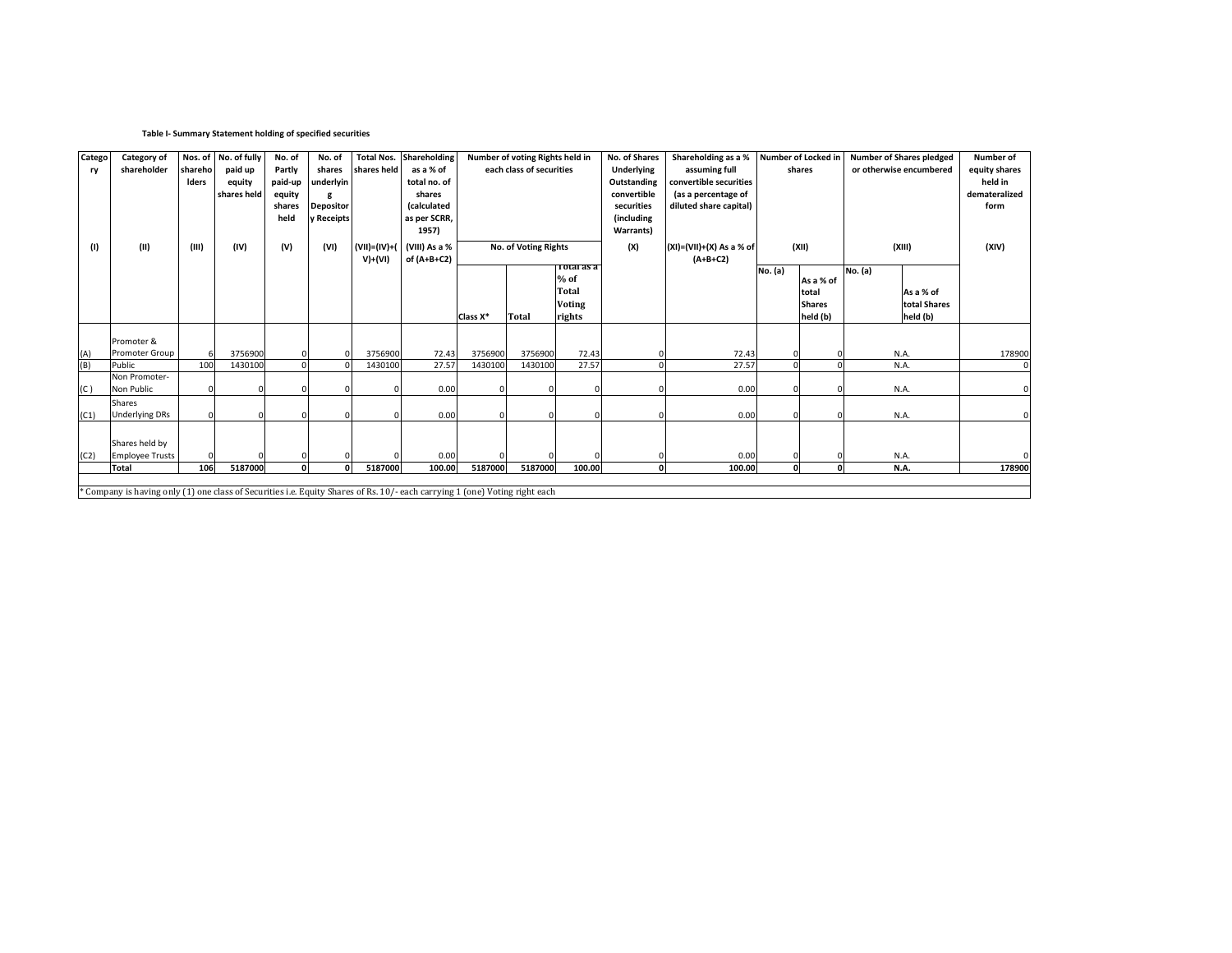## **Table II- Statement showing shareholding pattern of the Promoter and Promoter Group**

|       | Category & Name of                                                                                                                                                                                             | No. of       | No. of fully   | Partly paid-up | Nos. of      | Total nos.            | <b>Shareholding %</b> | <b>Number of Voting Rights held</b> |                      |            | No. of Shares    | Shareholding,  |               | Number of Locked in |                      | <b>Number of Shares</b> | Number of     |
|-------|----------------------------------------------------------------------------------------------------------------------------------------------------------------------------------------------------------------|--------------|----------------|----------------|--------------|-----------------------|-----------------------|-------------------------------------|----------------------|------------|------------------|----------------|---------------|---------------------|----------------------|-------------------------|---------------|
|       | the Shareholders                                                                                                                                                                                               | sharehold    | paid-up equity | equity shares  | shares       | shares held           | calculated as         | in each class of securities         |                      |            | Underlying       | as a %         | <b>Shares</b> |                     | pledged or otherwise | equity shares           |               |
|       |                                                                                                                                                                                                                | er           | shares held    | held           | underlying   |                       | per SCRR, 1957        |                                     |                      |            | Outstanding      | assuming full  |               |                     |                      | encumbered              | held in       |
|       |                                                                                                                                                                                                                |              |                |                | Depository   |                       |                       |                                     |                      |            | convertible      | conversion of  |               |                     |                      |                         | demateralized |
|       |                                                                                                                                                                                                                |              |                |                |              |                       |                       |                                     |                      |            | securities       | convertible    |               |                     |                      |                         | form          |
|       |                                                                                                                                                                                                                | Receipts     |                |                |              |                       |                       |                                     |                      | (including | securities (as a |                |               |                     |                      |                         |               |
|       |                                                                                                                                                                                                                |              |                |                |              |                       |                       |                                     |                      |            | Warrants)        | percentage of  |               |                     |                      |                         |               |
|       |                                                                                                                                                                                                                |              |                |                |              |                       |                       |                                     |                      |            |                  | diluted share  |               |                     |                      |                         |               |
|       |                                                                                                                                                                                                                |              |                |                |              |                       |                       |                                     |                      |            |                  | capital)       |               |                     |                      |                         |               |
|       |                                                                                                                                                                                                                |              |                |                |              |                       |                       |                                     |                      |            |                  |                |               |                     |                      |                         |               |
|       | (1)                                                                                                                                                                                                            | (III)        | (IV)           | (V)            | (VI)         | (VII=IV+V+V           | As a % of             |                                     |                      |            | (X)              | (XI)=(VII)+(X) |               | (XII)               | (XIII)               | (XIV)                   |               |
|       |                                                                                                                                                                                                                |              |                |                |              | I)                    | (A+B+C2) (VIII)       |                                     |                      |            |                  | as a % of      |               |                     |                      |                         |               |
|       |                                                                                                                                                                                                                |              |                |                |              |                       |                       |                                     | No. of Voting Rights |            |                  | $A+B+C2$       |               |                     |                      |                         |               |
|       |                                                                                                                                                                                                                |              |                |                |              |                       |                       |                                     |                      | Total as a |                  |                | No. (a)       | As a % of           | No. (a)              | As a % of total         |               |
|       |                                                                                                                                                                                                                |              |                |                |              |                       |                       |                                     |                      | % of       |                  |                |               | total               |                      | shares held             |               |
|       |                                                                                                                                                                                                                |              |                |                |              |                       |                       |                                     |                      | Total      |                  |                |               | shares              |                      | (b)                     |               |
|       |                                                                                                                                                                                                                |              |                |                |              |                       |                       |                                     |                      | Voting     |                  |                |               | held (b)            |                      |                         |               |
|       |                                                                                                                                                                                                                |              |                |                |              |                       |                       | Class X*                            | <b>Total</b>         | rights     |                  |                |               |                     |                      |                         |               |
| (1)   | Indian                                                                                                                                                                                                         |              |                |                |              |                       |                       |                                     |                      |            |                  |                |               |                     |                      |                         |               |
|       | Individuals/Hindu                                                                                                                                                                                              |              |                |                |              |                       |                       |                                     |                      |            |                  |                |               |                     |                      |                         |               |
| (a)   | undivided Family                                                                                                                                                                                               | -6           |                |                |              |                       |                       |                                     |                      |            |                  |                |               |                     |                      |                         |               |
|       | Arun Kumar Sood                                                                                                                                                                                                |              | 1762950        | $\mathbf{0}$   | $\Omega$     | 1762950               | 33.99                 | 1762950 1762950                     |                      | 33.99      | $\Omega$         | 33.99          | $\mathbf 0$   | $\Omega$            |                      | $\Omega$                | 83950         |
|       | Ajay Kumar Sood                                                                                                                                                                                                |              | 676200         | $\circ$        | $\Omega$     | 676200                | 13.04                 | 676200                              | 676200               | 13.04      | $\mathbf 0$      | 13.04          | $\mathbf 0$   | $\Omega$            |                      | $\Omega$                | 32200         |
|       | Ashish Kumar Sood                                                                                                                                                                                              |              | 820050         | $\circ$        | $\Omega$     | 820050                | 15.81                 | 820050                              | 820050               | 15.81      | $\Omega$         | 15.81          | $\mathbf 0$   | $\Omega$            |                      | $\Omega$                | 39050         |
|       | Shama Sood                                                                                                                                                                                                     |              | 284550         | $\mathbf{0}$   |              | 284550<br>$\mathbf 0$ |                       | 284550                              | 284550               | 5.49       | $\mathbf 0$      | 5.49           | $\mathbf 0$   | $\Omega$            |                      | $\mathbf 0$             | 13550         |
|       | Alka Sood                                                                                                                                                                                                      |              | 1050           | $\circ$        | $\Omega$     | 1050                  | 0.02                  | 1050                                | 1050                 | 0.02       | $\Omega$         | 0.02           | $\mathbf 0$   | $\Omega$            |                      | $\Omega$                | 50            |
|       | Seema Sood                                                                                                                                                                                                     |              | 212100         | $\Omega$       |              | 212100                | 4.09                  | 212100                              | 212100               | 4.09       | $\Omega$         | 4.09           | $\Omega$      |                     |                      | $\Omega$                | 10100         |
|       |                                                                                                                                                                                                                |              |                |                |              |                       |                       |                                     |                      |            |                  |                |               |                     |                      |                         |               |
|       | Central Government/                                                                                                                                                                                            |              |                |                |              |                       |                       |                                     |                      |            |                  |                |               |                     |                      |                         |               |
| (b)   | <b>State Government(s)</b>                                                                                                                                                                                     | $\Omega$     |                | 0              | $\Omega$     | -C                    | $\Omega$              |                                     |                      |            |                  | 0.00           | $\Omega$      |                     |                      |                         | $\mathbf 0$   |
|       | Financial                                                                                                                                                                                                      |              |                |                |              |                       |                       |                                     |                      |            |                  |                |               |                     |                      |                         |               |
| (c)   | Institutions/Banks                                                                                                                                                                                             | $\mathbf 0$  |                | 0              | $\Omega$     |                       |                       |                                     |                      |            | n                | 0.00           | $^{\circ}$    |                     |                      |                         | $\mathbf 0$   |
|       | Sub Total (A)(1)                                                                                                                                                                                               |              | 3756900        | 0              | $\mathbf{o}$ | 3756900               | 72.43                 |                                     | 3756900 3756900      | 72.44      | 0                | 72.43          | $\Omega$      |                     |                      | 0                       | 178900        |
| (2)   | Foreign                                                                                                                                                                                                        |              |                |                |              |                       |                       |                                     |                      |            |                  |                |               |                     |                      |                         |               |
|       | Individuals (Non                                                                                                                                                                                               |              |                |                |              |                       |                       |                                     |                      |            |                  |                |               |                     |                      |                         |               |
|       | Resident                                                                                                                                                                                                       |              |                |                |              |                       |                       |                                     |                      |            |                  |                |               |                     |                      |                         |               |
|       | Individuals/Foreign                                                                                                                                                                                            |              |                |                |              |                       |                       |                                     |                      |            |                  |                |               |                     |                      |                         |               |
| (a)   | Individuals)                                                                                                                                                                                                   | $\Omega$     |                | $\Omega$       | $\mathbf 0$  | -C                    |                       |                                     |                      |            |                  |                |               |                     |                      |                         |               |
| (b)   | Government                                                                                                                                                                                                     | $\mathbf 0$  | $\Omega$       | $\circ$        | $\Omega$     | $\Omega$              |                       |                                     |                      |            | $\Omega$         |                | $\sqrt{2}$    |                     |                      | $\Omega$                | $\mathbf 0$   |
| (c )  | Institutions                                                                                                                                                                                                   | $\mathbf 0$  |                | $\mathbf{0}$   | $\mathbf 0$  | $\mathfrak{c}$        |                       |                                     |                      |            | $\Omega$         |                |               |                     |                      | $\Omega$                | $\mathbf 0$   |
|       | Foreign Portfolio                                                                                                                                                                                              |              |                |                |              |                       |                       |                                     |                      |            |                  |                |               |                     |                      |                         |               |
| (d)   | Investor                                                                                                                                                                                                       | $\mathbf 0$  | n              | $\mathbf 0$    | $\Omega$     | ſ                     | n                     |                                     | n                    |            | $\Omega$         |                |               |                     |                      | $\Omega$                | $\mathbf 0$   |
| (f)   | Any Other (specify)                                                                                                                                                                                            | $\mathbf 0$  | $\Omega$       | $\mathbf{0}$   | $\mathbf{0}$ | $\mathbf 0$           |                       | $\Omega$                            | $\Omega$             |            | $\mathbf{0}$     | $\Omega$       | $^{\circ}$    | $\Omega$            |                      | $\mathbf{0}$            | $\mathbf 0$   |
|       | Sub Total (A) (2)                                                                                                                                                                                              | $\mathbf{0}$ | $\mathbf{0}$   | $\mathbf{0}$   | $\mathbf{0}$ | $\Omega$              | $\Omega$              | $\Omega$                            | $\Omega$             |            | 0                | $\Omega$       | $\Omega$      | $\Omega$            |                      | 0                       | $\mathbf 0$   |
|       | <b>Total Shareholding of</b>                                                                                                                                                                                   |              |                |                |              |                       |                       |                                     |                      |            |                  |                |               |                     |                      |                         |               |
|       | Promoter and                                                                                                                                                                                                   |              |                |                |              |                       |                       |                                     |                      |            |                  |                |               |                     |                      |                         |               |
|       | Promoter Group (A)=                                                                                                                                                                                            |              |                |                |              |                       |                       |                                     |                      |            |                  |                |               |                     |                      |                         |               |
|       | $(A)(1)+(A)(2)$                                                                                                                                                                                                |              | 3756900        | 0              | $\Omega$     | 3756900               |                       | 72.43 3756900 3756900               |                      | 72.44      |                  | 72.43          |               |                     |                      | 0                       | 178900        |
|       | Details of Shares which remain unclaimed may be given here along with details such as number of shareholders, outstanding shares held in demat/unclaimed suspense account, voting rights which are frozen etc. |              |                |                |              |                       |                       |                                     |                      |            |                  |                |               |                     |                      |                         |               |
| Note: |                                                                                                                                                                                                                |              |                |                |              |                       |                       |                                     |                      |            |                  |                |               |                     |                      |                         |               |
|       | (1) PAN would not be displayed on website of Stock Exchange(s)                                                                                                                                                 |              |                |                |              |                       |                       |                                     |                      |            |                  |                |               |                     |                      |                         |               |
|       | (2) The term "Encumbrance" has the same meaning as assigned under Regulation 28(3) of SEBI (Substantial Acquisition of Shares and Takeovers) Regulations, 2011                                                 |              |                |                |              |                       |                       |                                     |                      |            |                  |                |               |                     |                      |                         |               |
|       | * Company is having only (1) one class of Securities i.e. Equity Shares of Rs. 10/- each carrying 1 (one) Voting right each                                                                                    |              |                |                |              |                       |                       |                                     |                      |            |                  |                |               |                     |                      |                         |               |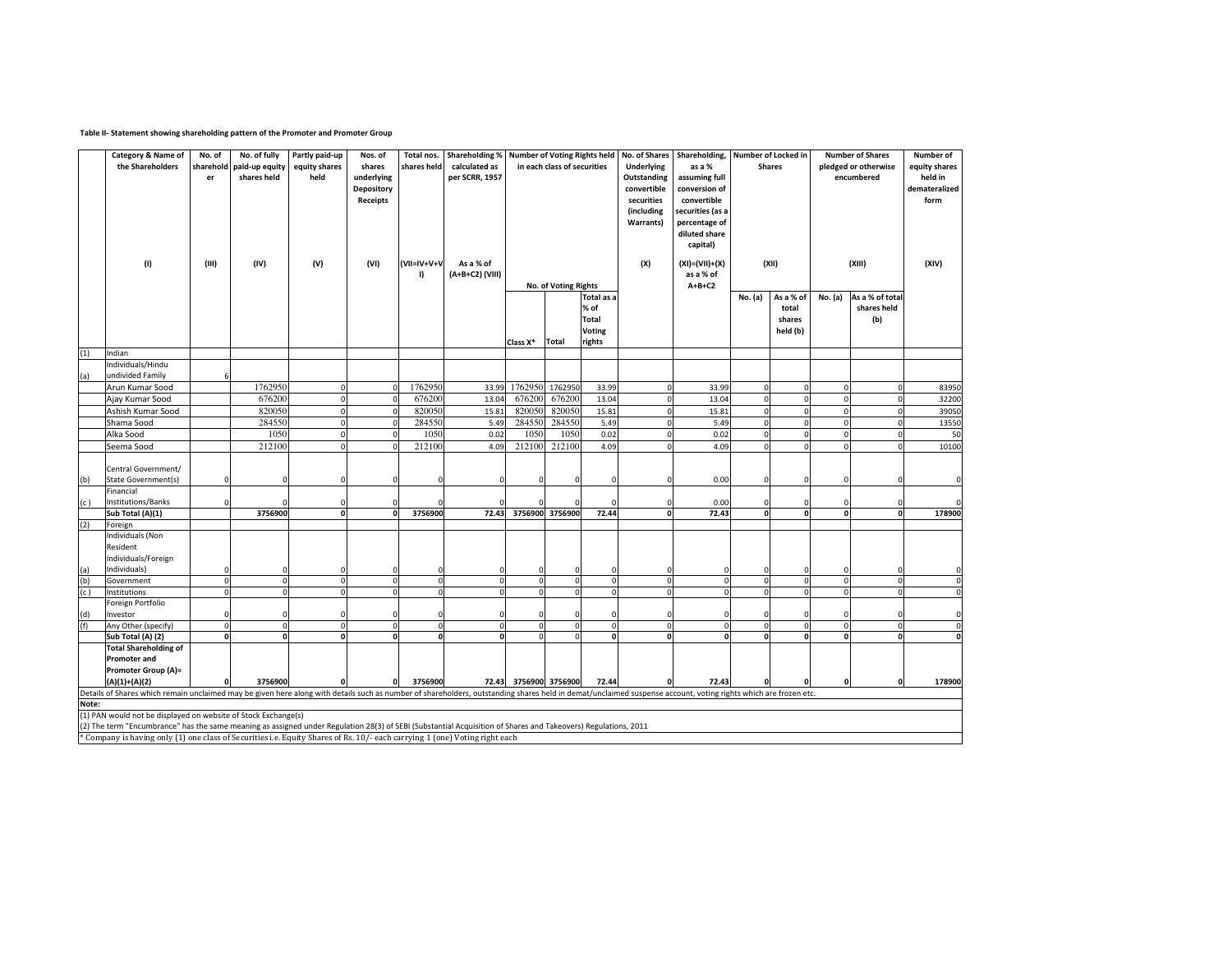## **Table III- Statement showing shareholding pattern of the Public Shareholder**

|            | Category & Name of the<br>Shareholders                                                                                                                                                                                                                                                                                                                                                                                                                  | Nos. of<br>sharehol<br>der | No. of<br>fully paid<br>up equity<br>shares<br>held | Partly<br>paid-up<br>equity<br>shares<br>held | Nos. of<br>shares<br>underlying<br>Depository<br>receipts | Total nos.<br>shares<br>held | Sharehold<br>ing %<br>ralculated<br>as per<br>SCRR.<br>1957 |                      | Number of Voting Rights held in<br>each class of securities |                                                     | No. of Shares<br>Underlying<br>Outstanding<br>convertible<br>securities<br>(including<br>warrants) | Total<br>shareholding, as<br>a % assuming full<br>conversion of<br>convertible<br>securities (as a<br>percentage of<br>diluted share<br>capital) |                         | Number of Locked in<br>shares            | <b>Number of Shares</b><br>pledged or<br>otherwise<br>encumbered |                                                        | Number of<br>equity shares<br>held in<br>dematerialize<br>d form |
|------------|---------------------------------------------------------------------------------------------------------------------------------------------------------------------------------------------------------------------------------------------------------------------------------------------------------------------------------------------------------------------------------------------------------------------------------------------------------|----------------------------|-----------------------------------------------------|-----------------------------------------------|-----------------------------------------------------------|------------------------------|-------------------------------------------------------------|----------------------|-------------------------------------------------------------|-----------------------------------------------------|----------------------------------------------------------------------------------------------------|--------------------------------------------------------------------------------------------------------------------------------------------------|-------------------------|------------------------------------------|------------------------------------------------------------------|--------------------------------------------------------|------------------------------------------------------------------|
|            | (1)                                                                                                                                                                                                                                                                                                                                                                                                                                                     | (III)                      | (IV)                                                | (V)                                           | (VI)                                                      | $(VII)=(IV)+$<br>$(V)+(VI)$  | As a % of<br>$(A+B+C2)$<br>VIII                             |                      | (IX)                                                        |                                                     | (X)                                                                                                | (XI)                                                                                                                                             | (XII)                   |                                          | (XIII)                                                           |                                                        | (XIV)                                                            |
|            |                                                                                                                                                                                                                                                                                                                                                                                                                                                         |                            |                                                     |                                               |                                                           |                              |                                                             | Class X <sup>*</sup> | Total                                                       | <b>Total</b> as a<br>% of Total<br>Voting<br>rights |                                                                                                    |                                                                                                                                                  | No. (a)                 | As a % of<br>total<br>Shares<br>held (b) | No. (Not<br>applicabl<br>e)                                      | As a % of<br>total<br>shares<br>held (not<br>applicabl |                                                                  |
| (1)<br>(a) | Institutions<br>Mutual Funds                                                                                                                                                                                                                                                                                                                                                                                                                            | $\overline{0}$             |                                                     |                                               | $\overline{0}$                                            |                              |                                                             |                      |                                                             |                                                     | $\overline{0}$                                                                                     |                                                                                                                                                  |                         | N.A                                      | N.A.                                                             |                                                        |                                                                  |
| (b)        | <b>Venture Capital Funds</b>                                                                                                                                                                                                                                                                                                                                                                                                                            | $\mathbf 0$                | $\Omega$                                            | $\bf{0}$                                      | $\mathbf 0$                                               | $\mathbf 0$                  | $\mathbf 0$                                                 | $\mathbf{0}$         | $\Omega$                                                    | $\Omega$                                            | $\mathbf 0$                                                                                        | o<br>$\Omega$                                                                                                                                    |                         | N.A.                                     | N.A.                                                             |                                                        | $\mathbf{0}$                                                     |
| (c)        | Alternate Investment Funds                                                                                                                                                                                                                                                                                                                                                                                                                              | $\Omega$                   | $\Omega$                                            | $\Omega$                                      | $\Omega$                                                  | $\Omega$                     | $\Omega$                                                    | $\Omega$             | $\Omega$                                                    | $\Omega$                                            | $\Omega$                                                                                           | $\Omega$                                                                                                                                         |                         | N.A.                                     | N.A.                                                             |                                                        |                                                                  |
|            |                                                                                                                                                                                                                                                                                                                                                                                                                                                         |                            |                                                     |                                               |                                                           |                              |                                                             |                      |                                                             |                                                     |                                                                                                    |                                                                                                                                                  |                         |                                          |                                                                  |                                                        |                                                                  |
| (d)        | oreign Venture Capital Investors                                                                                                                                                                                                                                                                                                                                                                                                                        | $\mathsf{C}$               |                                                     |                                               | $\mathbf 0$                                               |                              | $\mathfrak{a}$                                              |                      |                                                             |                                                     | C                                                                                                  | $\mathbf 0$                                                                                                                                      |                         | N.A                                      | N.A                                                              |                                                        | $\Omega$                                                         |
| (e)        | Foreign Portfolio Investors                                                                                                                                                                                                                                                                                                                                                                                                                             | $\Omega$                   |                                                     | $\Omega$                                      | $\overline{0}$                                            | $\Omega$                     | $\overline{0}$                                              | $\Omega$             | $\overline{0}$                                              |                                                     | $\overline{0}$                                                                                     | $\Omega$                                                                                                                                         |                         | N.A.                                     | N.A.                                                             |                                                        | $\overline{0}$                                                   |
|            |                                                                                                                                                                                                                                                                                                                                                                                                                                                         |                            |                                                     |                                               |                                                           |                              |                                                             |                      |                                                             |                                                     |                                                                                                    |                                                                                                                                                  |                         |                                          |                                                                  |                                                        |                                                                  |
| (f)        | Financial Institutions/Banks                                                                                                                                                                                                                                                                                                                                                                                                                            | $^{\circ}$                 |                                                     |                                               | $\Omega$                                                  | O                            | $\theta$                                                    | n                    | $\Omega$                                                    |                                                     | $\mathfrak{g}$                                                                                     | $\mathbf 0$                                                                                                                                      |                         | N.A.                                     | N.A.                                                             |                                                        | $\Omega$                                                         |
| (g)        | <b>Insurance Companies</b>                                                                                                                                                                                                                                                                                                                                                                                                                              | $\circ$                    | $^{\circ}$                                          | $\Omega$                                      | $\bf{0}$                                                  | $\Omega$                     | $\mathbf 0$                                                 | $\Omega$             | $\pmb{0}$                                                   | $\Omega$                                            | $\Omega$                                                                                           | $\pmb{0}$                                                                                                                                        |                         | N.A.                                     | N.A.                                                             |                                                        | $\Omega$                                                         |
|            |                                                                                                                                                                                                                                                                                                                                                                                                                                                         |                            |                                                     |                                               |                                                           |                              |                                                             |                      |                                                             |                                                     |                                                                                                    |                                                                                                                                                  |                         |                                          |                                                                  |                                                        |                                                                  |
| (h)        | Provident Funds/Pension Funds                                                                                                                                                                                                                                                                                                                                                                                                                           | -C                         |                                                     | c                                             | $\Omega$                                                  | C                            | $\Omega$                                                    | $\Omega$             | $\Omega$                                                    | c                                                   | $\mathfrak{c}$                                                                                     | $\mathbf 0$                                                                                                                                      |                         | N.A                                      | N.A                                                              |                                                        | $\Omega$                                                         |
| (i)        | Any Other (specify)                                                                                                                                                                                                                                                                                                                                                                                                                                     | $\Omega$                   |                                                     | $\Omega$                                      | ō                                                         | $\Omega$                     | $\Omega$                                                    | $\Omega$             | $\Omega$                                                    | $\Omega$                                            | $\Omega$                                                                                           | $\mathbf{0}$                                                                                                                                     |                         | N.A.                                     | N.A                                                              |                                                        | $\mathbf{0}$                                                     |
|            | Sub Total (B)(1)                                                                                                                                                                                                                                                                                                                                                                                                                                        | $\Omega$                   |                                                     |                                               | $\Omega$                                                  |                              | $\Omega$                                                    | $\Omega$             | $\Omega$                                                    | $\Omega$                                            | $\Omega$                                                                                           | $\Omega$                                                                                                                                         |                         | N.A                                      | N.A.                                                             |                                                        | $\Omega$                                                         |
|            | <b>Central Government/State</b>                                                                                                                                                                                                                                                                                                                                                                                                                         |                            |                                                     |                                               |                                                           |                              |                                                             |                      |                                                             |                                                     |                                                                                                    |                                                                                                                                                  |                         |                                          |                                                                  |                                                        |                                                                  |
|            | Government(s)/President of                                                                                                                                                                                                                                                                                                                                                                                                                              |                            |                                                     |                                               |                                                           |                              |                                                             |                      |                                                             |                                                     |                                                                                                    |                                                                                                                                                  |                         |                                          |                                                                  |                                                        |                                                                  |
| (2)        | ndia                                                                                                                                                                                                                                                                                                                                                                                                                                                    |                            |                                                     | $\Omega$                                      | $\Omega$                                                  | $\Omega$                     | $\Omega$                                                    |                      | $\bf{0}$                                                    | $\Omega$                                            | C                                                                                                  | $\Omega$                                                                                                                                         |                         | N.A                                      | N.A                                                              |                                                        | $\Omega$<br>$\mathbf{0}$                                         |
|            | Sub Total (B)(2)                                                                                                                                                                                                                                                                                                                                                                                                                                        | $\mathbf 0$                | $\mathbf 0$                                         |                                               | $\mathbf 0$                                               |                              |                                                             | $\mathbf 0$          | $\mathbf{0}$                                                |                                                     | o                                                                                                  | $\mathbf 0$                                                                                                                                      |                         | N.A.                                     |                                                                  | N.A.                                                   |                                                                  |
| (3)<br>(a) | <b>Non-Institutions</b>                                                                                                                                                                                                                                                                                                                                                                                                                                 |                            |                                                     |                                               |                                                           |                              |                                                             |                      |                                                             |                                                     |                                                                                                    |                                                                                                                                                  |                         |                                          |                                                                  |                                                        |                                                                  |
|            | Individuals-<br>i. Individual<br>shareholders holding nominal<br>share capital upto Rs. 2 lakhs.<br>i. Individual shareholers holding<br>nominal share capital in excess of                                                                                                                                                                                                                                                                             | 85                         | 466200                                              |                                               | 0.00                                                      | 466200                       | 8.99                                                        | 466200               | 466200                                                      | 8.99                                                | O                                                                                                  | 8.99                                                                                                                                             |                         |                                          | N.A                                                              |                                                        |                                                                  |
|            | Rs. 2 lakhs.<br>Shareholders holding more than                                                                                                                                                                                                                                                                                                                                                                                                          | 15                         | 963900                                              | $\Omega$                                      | 0.00                                                      | 963900                       | 18.58                                                       | 963900               | 963900                                                      | 18.58                                               | $\sqrt{2}$                                                                                         | 18.58                                                                                                                                            | $\mathbf 0$             | $\Omega$                                 | N.A                                                              |                                                        | $\Omega$                                                         |
|            | 1% shares                                                                                                                                                                                                                                                                                                                                                                                                                                               |                            | 688800                                              | $\mathfrak{c}$                                | 0.00                                                      | 688800                       | 13.28                                                       | 688800               | 688800                                                      | 13.28                                               | $\sqrt{2}$                                                                                         | 13.28                                                                                                                                            | $\bf{0}$                | $\Omega$                                 | N.A                                                              |                                                        | $\Omega$                                                         |
|            | RAGHBIR SINGH PANCAL                                                                                                                                                                                                                                                                                                                                                                                                                                    |                            | 212100                                              | $\overline{0}$                                | 0.00                                                      | 212100                       | 4.09                                                        | 212100               | 212100                                                      | 4.09                                                | $\overline{0}$                                                                                     | 4.09                                                                                                                                             | $\mathbf{0}$            | $\overline{0}$                           | N.A.                                                             |                                                        | <b>NIL</b>                                                       |
|            | PARAMJEET SINGH                                                                                                                                                                                                                                                                                                                                                                                                                                         |                            | 105000                                              | $\Omega$                                      | 0.00                                                      | 105000                       | 2.02                                                        | 105000               | 105000                                                      | 2.02                                                | $\overline{0}$                                                                                     | 2.02                                                                                                                                             | $\overline{0}$          | $\overline{\mathbf{0}}$                  | N.A.                                                             |                                                        | <b>NIL</b>                                                       |
|            | RAJINDER KAUR                                                                                                                                                                                                                                                                                                                                                                                                                                           |                            | 86100                                               | $\Omega$                                      | 0.00                                                      | 86100                        | 1.66                                                        | 86100                | 86100                                                       | 1.66                                                | $\mathbf 0$                                                                                        | 1.66                                                                                                                                             | $\mathbf 0$             | $\pmb{0}$                                | N.A.                                                             |                                                        | <b>NIL</b>                                                       |
|            | PREET MOHINDER SINGH<br>VINOD SAGAR SOOD                                                                                                                                                                                                                                                                                                                                                                                                                |                            | 84000<br>73500                                      |                                               | 0.00<br>0.00                                              | 84000<br>73500               | 1.62<br>1.42                                                | 84000<br>73500       | 84000<br>73500                                              | 1.62<br>1.42                                        | $\circ$<br>$\bf{0}$                                                                                | 1.62<br>1.42                                                                                                                                     | $\bf 0$<br>$\bf{0}$     | $\pmb{0}$<br>$\bf{0}$                    | N.A.<br>N.A.                                                     |                                                        | <b>NIL</b><br>NIL                                                |
|            | <b>RENU SHARMA</b>                                                                                                                                                                                                                                                                                                                                                                                                                                      |                            | 73500                                               | $\circ$                                       | 0.00                                                      | 73500                        | 1.42                                                        | 73500                | 73500                                                       | 1.42                                                | $\mathbf 0$                                                                                        | 1.42                                                                                                                                             | $\bf 0$                 | $\bf{0}$                                 | N.A.                                                             |                                                        | NIL                                                              |
|            | RAKESH DHANDA                                                                                                                                                                                                                                                                                                                                                                                                                                           |                            | 54600                                               |                                               | 0.00                                                      | 54600                        | 1.05                                                        | 54600                | 54600                                                       | 1.0 <sup>c</sup>                                    | $\overline{0}$                                                                                     | 1.05                                                                                                                                             | $\overline{0}$          | $\overline{0}$                           | N.A                                                              |                                                        | <b>NIL</b>                                                       |
|            | Shareholders holding less than<br>1% shares                                                                                                                                                                                                                                                                                                                                                                                                             | 93                         | 741300                                              |                                               | 0.00                                                      | 741300                       | 14.29                                                       | 741300               | 741300                                                      | 14.29                                               | $\epsilon$                                                                                         | 14.29                                                                                                                                            | $\mathbf 0$             | $\overline{0}$                           | N.A                                                              |                                                        |                                                                  |
| (b)        | NBFCs registered with RBI                                                                                                                                                                                                                                                                                                                                                                                                                               |                            |                                                     |                                               | $\mathbf{0}$                                              |                              |                                                             | N.A                  | N.A.                                                        | N.A                                                 | $\mathfrak{a}$                                                                                     | $\mathbf 0$                                                                                                                                      |                         | $\mathbf{0}$                             | N.A.                                                             |                                                        |                                                                  |
| (c )       | <b>Employee Trusts</b>                                                                                                                                                                                                                                                                                                                                                                                                                                  | $\Omega$                   |                                                     |                                               | $\overline{0}$                                            | O                            | $\Omega$                                                    | N.A                  | N.A                                                         | N.A                                                 | $\circ$                                                                                            | $\overline{0}$                                                                                                                                   | $\mathbf 0$             | $\Omega$                                 | N.A                                                              |                                                        |                                                                  |
| (d)        | <b>Overseas Depositories (holding</b><br>DRs) (balancing figure)                                                                                                                                                                                                                                                                                                                                                                                        |                            |                                                     |                                               | $\Omega$                                                  |                              | Ċ                                                           | N.A                  | N.A.                                                        | N.A                                                 | $\mathfrak{c}$                                                                                     | $\Omega$                                                                                                                                         | $\Omega$                | $\Omega$                                 | N.A                                                              |                                                        | $\Omega$                                                         |
| (e)        | Any Other                                                                                                                                                                                                                                                                                                                                                                                                                                               | ō                          |                                                     | $\Omega$                                      | $\overline{0}$                                            | $\overline{0}$               | $\overline{0}$                                              | N.A                  | N.A.                                                        | N.A                                                 | $\overline{\mathbf{0}}$                                                                            | $\mathbf 0$                                                                                                                                      | $\overline{\mathbf{0}}$ | $\overline{\mathbf{0}}$                  | N.A.                                                             |                                                        | $\overline{0}$                                                   |
|            | <b>HUFs</b>                                                                                                                                                                                                                                                                                                                                                                                                                                             |                            |                                                     |                                               |                                                           |                              |                                                             |                      |                                                             |                                                     |                                                                                                    |                                                                                                                                                  |                         |                                          |                                                                  |                                                        |                                                                  |
|            | Sub Total (B)(3)                                                                                                                                                                                                                                                                                                                                                                                                                                        | 100                        | 1430100                                             | 0.00                                          |                                                           | 0 1430100                    | 27.57                                                       | 1430100              | 1430100                                                     | 27.57                                               | $\overline{0}$                                                                                     | 27.57                                                                                                                                            | $\Omega$                | 0.00                                     | N.A                                                              |                                                        |                                                                  |
|            | <b>Total Public Shareholding</b><br>$(B)=(B)(1)+(B)(2)+(B)(3)$                                                                                                                                                                                                                                                                                                                                                                                          | 100                        | 1430100                                             |                                               | $\mathbf 0$                                               | 1430100                      | 27.57                                                       | 1430100              | 1430100                                                     | 27.57                                               |                                                                                                    | 27.57                                                                                                                                            |                         | 0.00                                     | N.A                                                              |                                                        |                                                                  |
|            | Details of the shareholders acting as persons in concert including their shareholding (No. and %):                                                                                                                                                                                                                                                                                                                                                      |                            |                                                     |                                               |                                                           |                              |                                                             |                      |                                                             |                                                     |                                                                                                    |                                                                                                                                                  |                         |                                          |                                                                  |                                                        |                                                                  |
|            | Details of shares which remain unclaimed may be given here along with details such as number of shareholders, outstanding shares held in demat/inclaimed suspense account, voting rights which are frozen etc.                                                                                                                                                                                                                                          |                            |                                                     |                                               |                                                           |                              |                                                             |                      |                                                             |                                                     |                                                                                                    |                                                                                                                                                  |                         |                                          |                                                                  |                                                        |                                                                  |
| Note:      | (1) PAN would not be displayed on website of Stock exchange(s).<br>(2) The above format needs to be disclosed along with the name of following persons:<br>Institutions/Non Institutions holding more than 1% of total number of shares.<br>(3) W.r.t. the information pertaining to Depository Receipts, the same may be disclosed in the respective columns to the extent information available and the balance to be disclosed as held by custodian. |                            |                                                     |                                               |                                                           |                              |                                                             |                      |                                                             |                                                     |                                                                                                    |                                                                                                                                                  |                         |                                          |                                                                  |                                                        |                                                                  |
|            | * Company is having only (1) one class of Securities i.e. Equity Shares of Rs. 10/- each carrying 1 (one) Voting right each                                                                                                                                                                                                                                                                                                                             |                            |                                                     |                                               |                                                           |                              |                                                             |                      |                                                             |                                                     |                                                                                                    |                                                                                                                                                  |                         |                                          |                                                                  |                                                        |                                                                  |